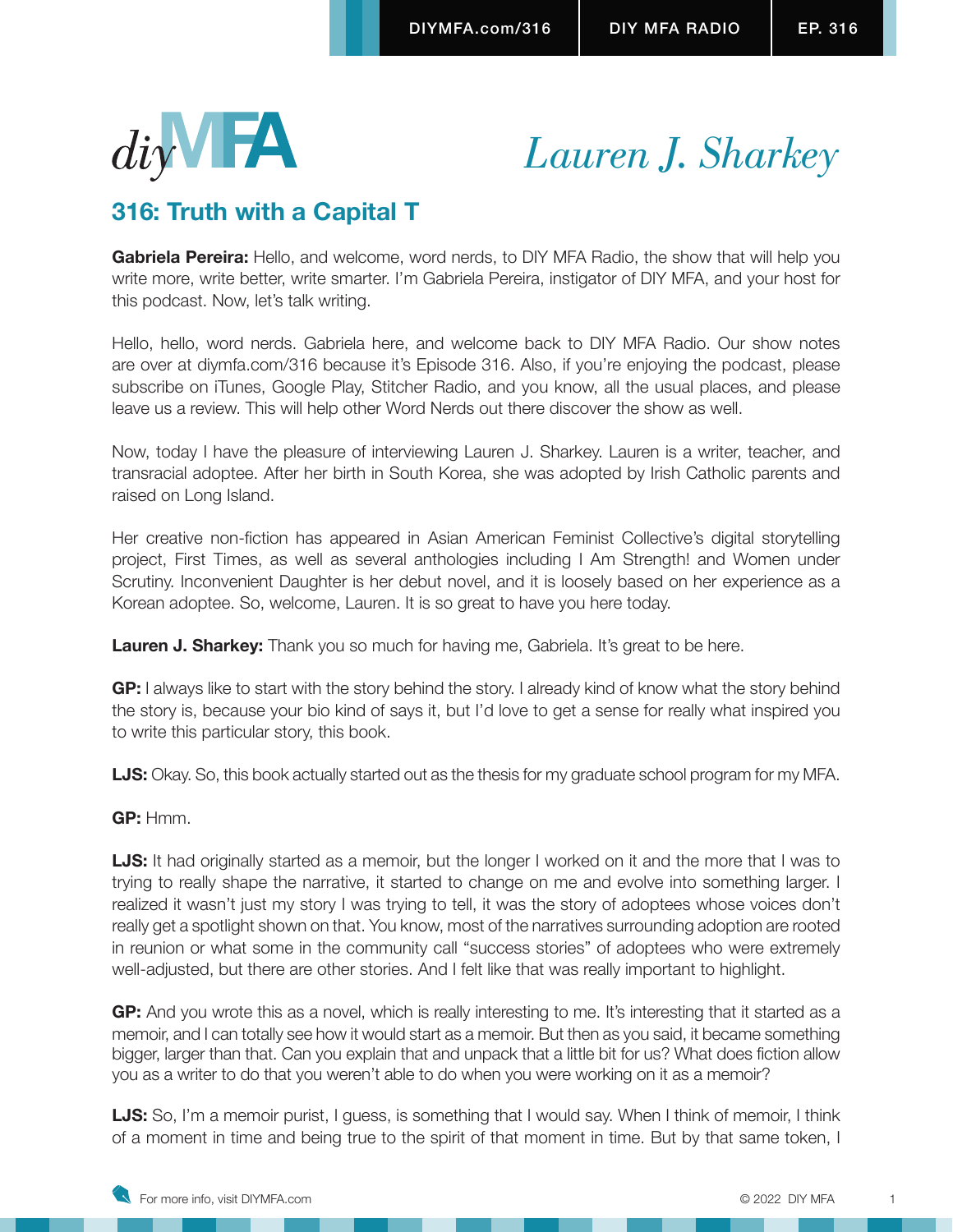associate memoir with truth. While I was telling some of my truth in this story, Rowan's journey took me to another place, and she sort of became her own person. You know what I mean?

The decisions that I needed her to make to show the truth of what it is to be a transracial adoptee, to not see yourself reflected in your immediate family or the community that you grew up in, wasn't just my experience alone; and I really needed to develop it. That's when I started getting away from my truth and going towards the trans racial adoptee truth, if that makes any sense.

**GP:** It totally makes sense. I mean, oftentimes what I talk about with students who are grappling with this very issue is there's a difference between factual truth or logistical truth versus the truth with the capital T the emotional truth of the story. Sometimes fiction allows us to get at that at emotional truth, in a way that like the logistics kind of start getting in the way of that.

**LJS:** Absolutely. I feel like memoir as the form I had originally chosen was extremely confining to me because I kept wanting to keep the integrity of events as they had happened to me, but when I let go of that and when I really allowed myself to tell just the story, that's when it really took off and became something else.

**GP:** That's really interesting because this is actually something that's been coming up a lot with students in DIY MFA courses and writers that I'm in encountering like in my own sphere of conversation is people who are grappling with the question, "Should I write this as a memoir?" Or sometimes they don't even question that they're writing it as a memoir and it's almost like the truth is binding them. Like, they're kind of getting stuck because of the facts. So, can you unpack a little bit? What were some of the choices that you began to make as you made that shift from memoir to fiction? What were some of the first steps that you took to make that shift?

**LJS:** So, as it says in the description of the book, it is loosely based on me. When I was originally starting it as a memoir, I think the thing I struggled the most with was dates and the romantic relationships that Rowan and I had. I found myself going back in like emails and old text messages. And I'm like, "Did we really say that? Were we at a Chili's? Or was it an Applebee's? Was this certain event in the winter, or was it warm out? I think it was warm out." And I found myself getting stuck in this minutia of detail. I was just so concerned about getting it right as it happened as if when the book came out, someone was going to have a copy and be like, "Hey, this isn't how it went down. You lied."

[laughter]

**LJS:** One of my recurring nightmares is being on the Ellen Show, and she brings out everyone that is a character in my book who resembles people in my real life and they all yell at me.

[laughter]

**LJS:** I usually wake up in like a cold sweat. But yeah, I think that for writers who are struggling with whether you should or shouldn't write a memoir or whether you should or shouldn't write your own story as fiction, I would say, just write the story as it comes to you and don't feel bound to the form of either and it'll just happen naturally. That sounds like a really cliché sort of thing to say, but when you stop focusing on the form, the story gets through.

**GP:** Oh, I love that. And that, of course, that's what every writer strives for, right? At our core, what we want is for the story to get through. And yet, oftentimes as you were saying, a lot of the fact-checking logistical, the minutia, as you put it, it gets in the way. It distracts us from that story really getting through.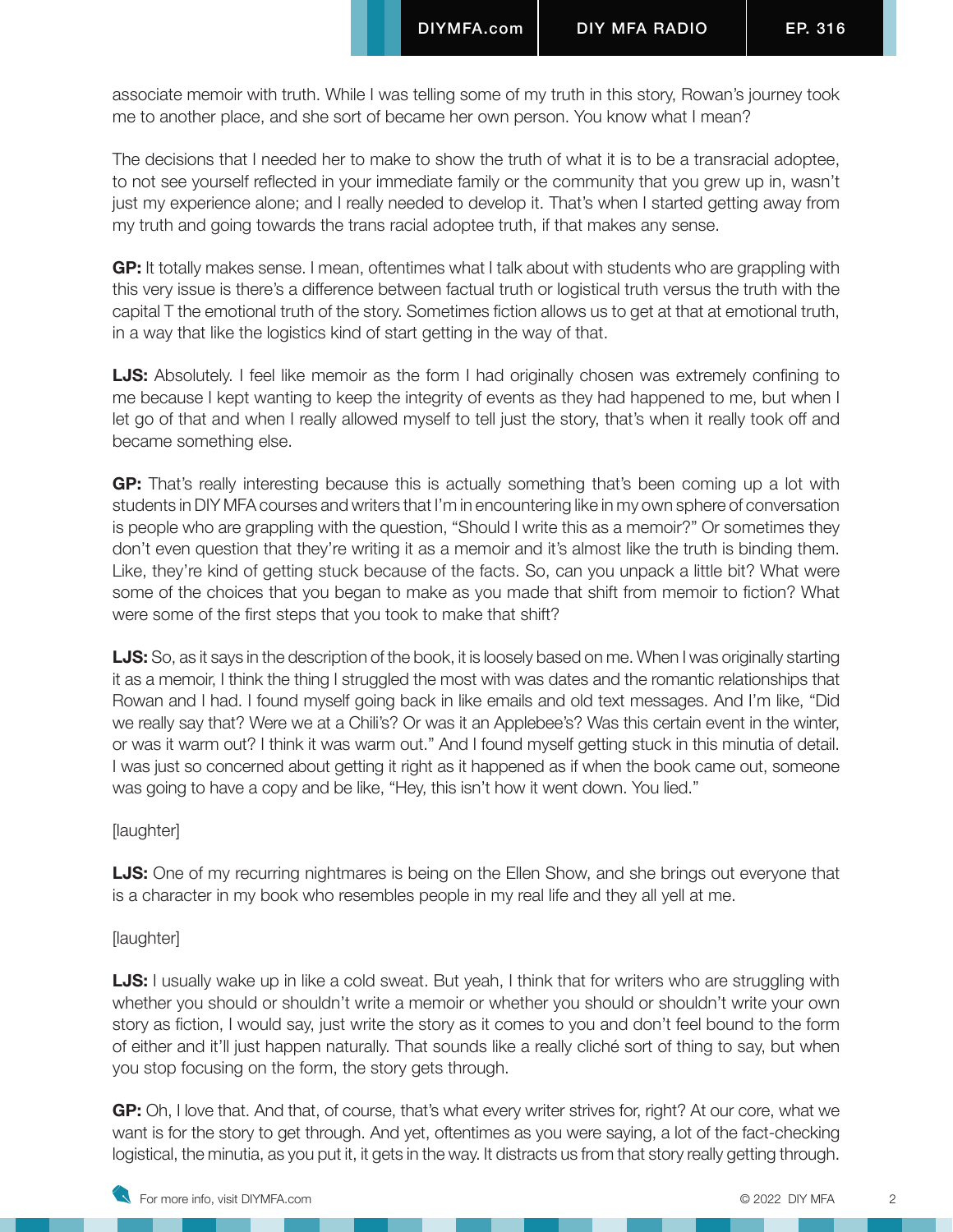At some point, I would imagine, and I've never written a fictionalized version of based on true events for my life so I don't have personal experience having done this, but I've watched a lot of writers do this. At some point, they have to like cut the umbilical cord, as it were, they need to basically say, "Okay, this really is fiction." And then they start making more dramatic changes to the story. And my guess, based on what you just said is that, first, the story gets through. And then once that happens, there would be further steps.

Can you talk a little bit about that? Did you in fact have a moment where you were like, "Okay, this is now Rowan's story, it's not me-Lauren's story?" And then you made a conscious shift to her story?

**LJS:** Absolutely. I think it was probably when I got to the ending, I had a very specific idea of how I wanted the book to end. One of the things that I really like about Inconvenient Daughter is that it doesn't really provide all the answers to the questions that it asks, because I feel like life doesn't provide all the answers to the questions that we ask. To get that sort of ambiguous ending, certain things needed to happen earlier in the story. I started reexamining some of the choices that Rowan makes and some of the people that she encounters. I realized that she needed to take very specific steps to end up where she does. That's when the invention sort of came in.

**GP:** Without spoiling the ambiguous ending, can you give us an example of a choice like that that you had to make?

**LJS:** [laughs] In my real life, I have never felt the desire to find my biological family. I've never felt the need to begin that reunion search. However, Rowan does. And that required a lot of research on my part. It actually sort of gave me an opportunity to explore a side of myself that I never would have. In Inconvenient Daughter, Rowan contacts her adoption agency to get her records, which I actually wound up doing specifically as a research point to have her do that. It wasn't true to who I was at the time and point that Rowan and I sort of sync up an age and experience. That was something I had to invent for her. To write about it authentically, I actually did go to my adoption agency and request my records.

**GP:** That's really, really fascinating actually, because that's a key element in the story as well. And so I think it's just really interesting that like you ended up doing, as almost ironic, that you ended up doing as research, the thing that you probably would never have done had you not been writing this book, which is kind of cool, I think.

# **LJS:** Absolutely.

**GP:** So, in terms of one of the things that I think a lot of writers struggle with when it comes to fictionalizing reality is, "What if I get sued, what if my family disowns me? What if, what if, what if, what if," all those questions that people have around, like, "Will people get mad at me?" basically. And obviously, that's got to have crossed your mind at some point as you were writing this book. How did you grapple with that, and did that play into the decision to make this fiction versus memoir?

**LJS:** So, when I told my mom the title of the book, she kind of gave me this look; and I was like, it could be worse. It could have been Inconvenient Mother, but it's not.

#### [laughter]

**LJS:** A couple of years ago at AWP, I went to this really amazing panel about how to not get sued when writing memoir.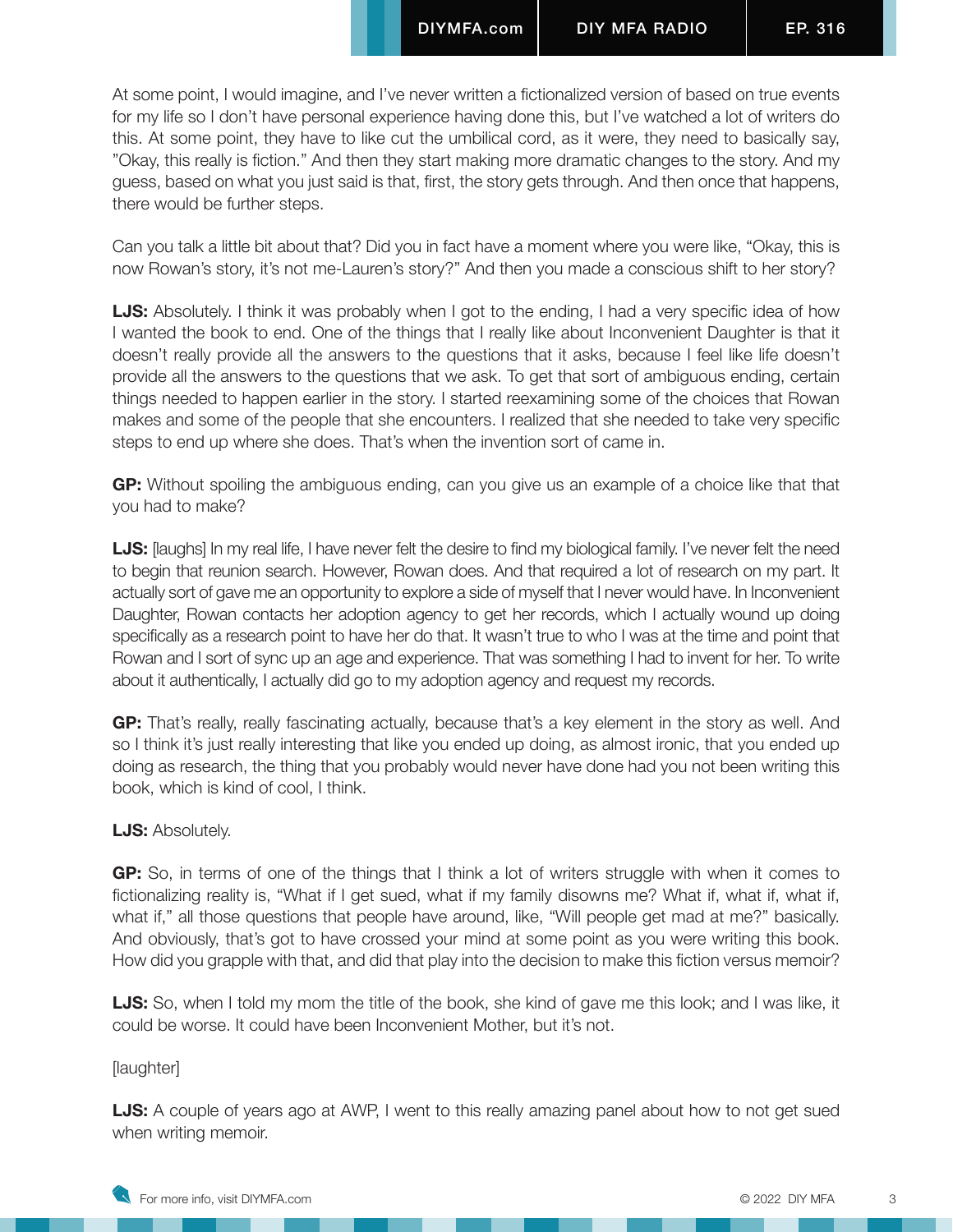#### [laughter]

**LJS:** It was the most eye-opening thing. I will share a little bit of advice of what I gathered from that panel was basically in order for someone to sue you, they have to prove a form of loss, whether it's financial—It's usually mostly financial, like they've had to have lost a job or some sort of opportunity, or their lives have been seriously affected by what you wrote. I think a lot of authors are confronted with threats of lawsuits, but I don't think a lot of those come to fruition, obviously, I've never been sued yet, knock on wood. [laughs]

I think this goes into what we were talking about earlier about the big T, the Truth. I think when you write fiction, everyone is looking for the truth, the part of it that is your story. When you write memoir, everyone sort of looks for the lie, to point out and say that didn't happen. I know that this is easier said than done, but you can't let it in. You can't let the story you have to tell be impeded by what someone else is going to think about it. That's probably the most important advice that I can give for writers who were struggling with this. But also, I was afraid; a lot of Rowan's personality is similar to mine and some of the experiences are mine that I gave to her. That means that some of the people in her life are similar to people in mine, and people who know me really well—

#### **GP:** Right.

**LJS:** —will be able to spot that. I was particularly worried about how my mother would feel about the book and how she would feel about having remnants of our lives put on display because I didn't ask her permission. I didn't, which I'm sure that if she's ever interviewed, she will definitely, definitely make a point of, but when I was younger, I had always wanted to be a writer. And since nothing interesting had ever really occurred to me to write about, I always wrote about my own life and my own experience. And my mother repeatedly asked me never to write about her. While I think that's a common thing for family to request, you have to remember that the story belongs to both of you, you know, it belongs to you and it belongs to your family. And something that belongs to you is something that you can write about.

When I gave my mother the copy of the book, I made sure to tell her, first of all, I gave her a really long time. [laughs] When we first got the arcs in January, I immediately sent one to her, and I think it was beneficial that I had moved out of the house by then, because I'm not sure we would've survived. But I told her that I wasn't trying to shine a spotlight on things I felt that she could have done better as a mother, if anything, it was shining a spotlight on things I wish I had done differently as a daughter.

I think if you come at your novel or your memoir from the right place, which is to share a piece of yourself and let other people know that they're not alone in their experience, then the experience of others reading it will be beautiful, no matter what. But if you come at your novel or memoir to point a finger at someone and say, "See you were wrong," or to exact revenge on an old lover, which I may or may not have done.

[laughter]

**LJS:** I think that's when your story is compromised.

**GP:** Oh, that is such a great insight. I think it's really important for writers to hear that and to sort of see the process that you went through in grappling with it, because it is—I mean, relationships aren't easy. And as you said, the book is more like shining a light on your decisions than on the mother character.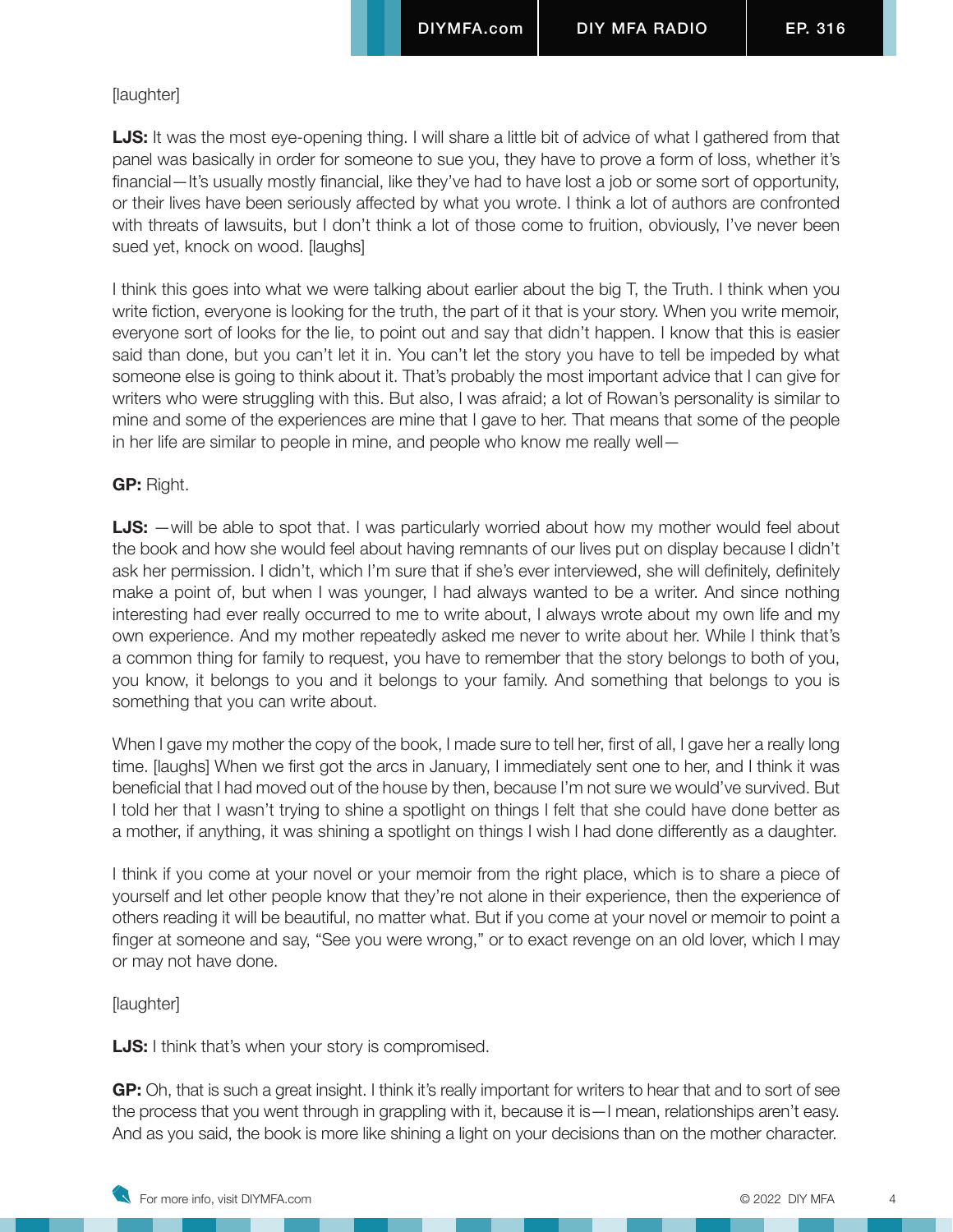I definitely felt like I could feel the tug of war between Rowan and her mother. There are moments where I want to smack that mother upside the head. Then there are other moments where I relate to her because I'm a mom. And so I can sort of relate to some of the things that her frustrations. And then there are moments where I remember my mom doing things for me that Rowan's mom does for Rowan, and so you can kind of—In fiction, the reader can get into the story from all these different directions that then allows us to really feel the weight of that emotional truth.

# **LJS:** Absolutely, for sure.

**GP:** So, you mentioned, obviously, the relationships and whatnot that you may or may not have exacted revenge on. What about elements like settings, because I feel like people often don't think of world building when they're thinking of literary fiction or contemporary fiction? People often think of world building as something that happens in a galaxy far, far away—

#### [laughter]

**GP:** —but the truth is it happens in every book. I mean, one of the things that really jumped out at me as world building was the world building of the Catholic school system, and having gone to a all-girl school in New York City, I can kind of relate to some of those things. So, I know.

#### **LJS:** You're a survivor.

**GP:** Although our uniforms ended at the end of middle school, so I definitely felt for Rowan with the whole skirt thing. That stopped for me in eighth grade. [laughs] Can you talk a little bit about the settings and which elements you kept, which elements you changed, and if you changed anything at all, how you crafted the world of this story?

**LJS:** So, as you said in my bio, I did grow up on Long Island, which is where most of the story takes place. First of all, whenever I meet people and I say I'm from Long Island, no one knows where that is.

# [laughter]

**LJS:** I always explain it the same way. It's like the tumor hanging off New York, because that's what it feels like. First of all, I think everyone, no matter where you grew up, no matter where you have those childhood memories, everyone thinks that the place they experienced childhood is super unique. I think that's especially true of Long Island. It has its own culture and language, and maybe even—

**GP:** And different parts of Long Island have different cultures too. That's what's super unique about it. What I love is that part when Rowan is talking about how she's not from the North Shore or the South Shore. She's kind of from the middle. It's this mishmash, but it has its own culture.

**LJS:** It really does. I chose to keep everything I loved and hated about Long Island in the book. The, I am all-girls Catholic school survivor. And I did go to an all-girls Catholic high school on the North Shore of Long Island. It was really another factor that contributed to my feeling of being an outsider. I had originally gotten into the school on a scholarship. So, I was not one of the people whose parents just wrote a check that cleared. I really had to maintain my grades, which I didn't really do the whole time, obviously [laughs] but there was a sense of privilege that went along with going to high school there. The parking lot was really indicative of my difference, at least I felt that it was, because there were Mercedes and BMWs and Bentleys that other girls had gotten as birthday presents or Sweet Sixteen presents, and I rode a bus 45 minutes to get to school.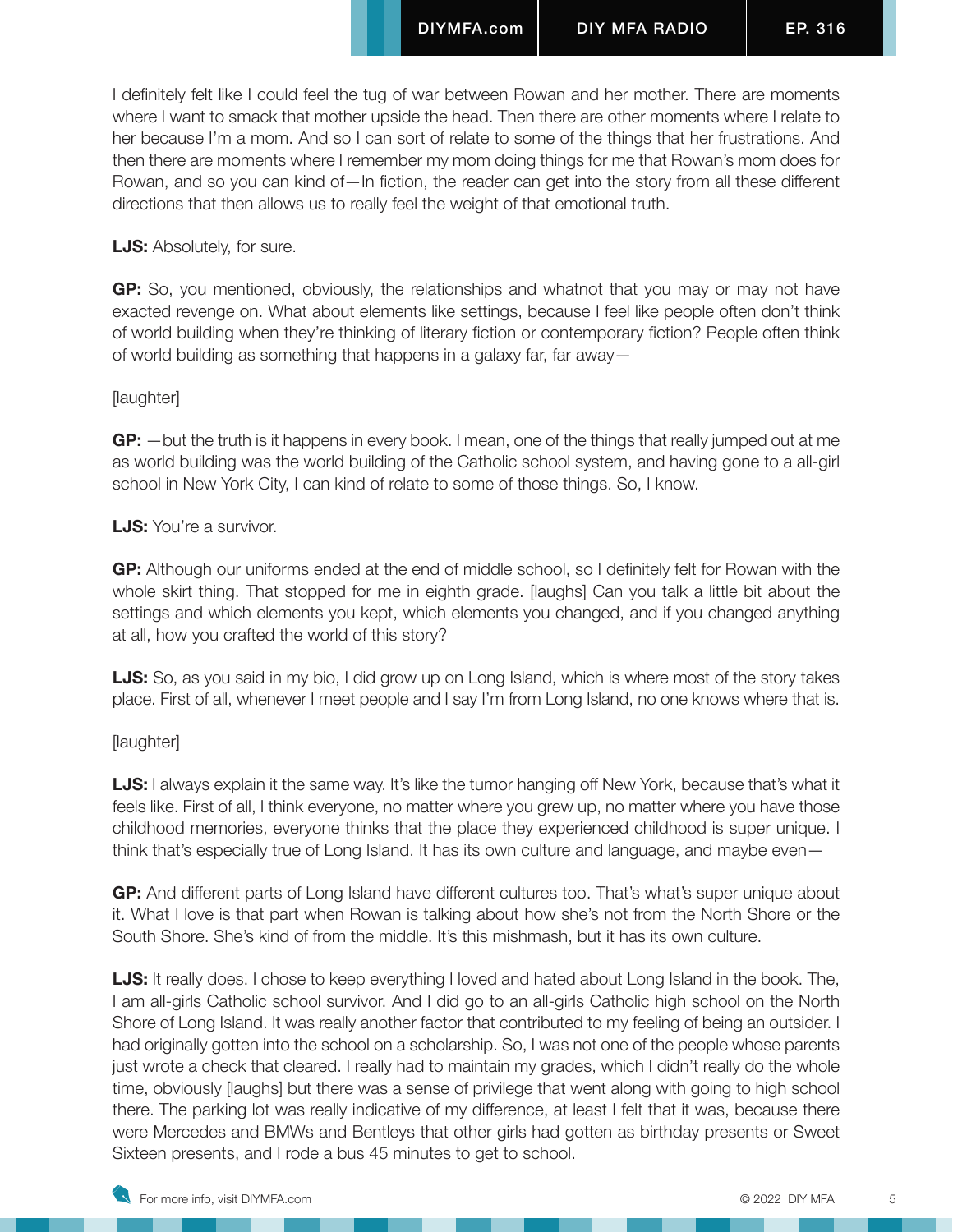I think there's many different settings in which Rowan feels like an outsider because even on Long Island, people from Nassau County feel like outsiders in Suffolk County, no one goes to Queens—

# [laughter]

**LJS:** —unless you're really jonesing for some really good food, no one really goes to Queens. I didn't even know how to get there without a car. So the lifestyle of a teenager on Long Island is also really specific because you can't survive on Long Island without a car, but most teenagers can't drive.

# **GP:** Right.

**LJS:** And then even when you get to the point where you can drive, there's nowhere to go. Because you're 17, 18, you can't drink. You barely know how to parallel park, so the city's out.

# [laughter]

**GP:** You know, as someone who learned to drive in the city, I couldn't pull into those straightforward parking lots, but I could parallel park like a boss. My friends at college made fun of me all the time, because I'd park crooked in those like straight-in parking lot parking spots.

# [laughter]

**GP:** I can kind of relate there except like the flip side of that equation. [laughs]

**LJS:** So, of building the world, I really wanted Rowan's world to be a reflection of who she was. So, the North Shore is kind of Long Island as wealth, a lot of old money, especially the further towards the North Shore, you get like towns like Brookville, Glen Cove, Manhasset, all of those towns people associate with money. And then as you go to the South Shore, it's not that there isn't money there, but it's sort of the other side of the tracks in terms of Long Island. But Rowan lives in the middle of that. Her family's not necessarily struggling, but they're not exactly getting new cars every week, or every year, you know? So, she's sort of in this in-between.

I think that as a transracial adoptee, you also exist in the in-between. In between the life you could have had and the life you have now, in between who the world thinks you are and who you really aspire to be, and in between your adoptive parents and your biological parents.

I think that was really integral to the story. But when I was growing up on Long Island, I definitely wanted to be anywhere else. And now that I live on my own in a different state, I find myself missing it. I wanted Inconvenient Daughter to sort of be a love letter to all the things I miss about Long Island, like 24/7 diners.

**GP:** Yes.

[laughter]

# **LJS:** And bagels.

**GP:** Yes. All yes, so much yes to that. I can totally relate to that feeling of two worlds, although very different way. My family, my parents immigrated from Brazil. And so when I went to a prep in New York City school, I was kind of like their token immigrant first-generation person. And I'm like, "Wait a minute, this is weird."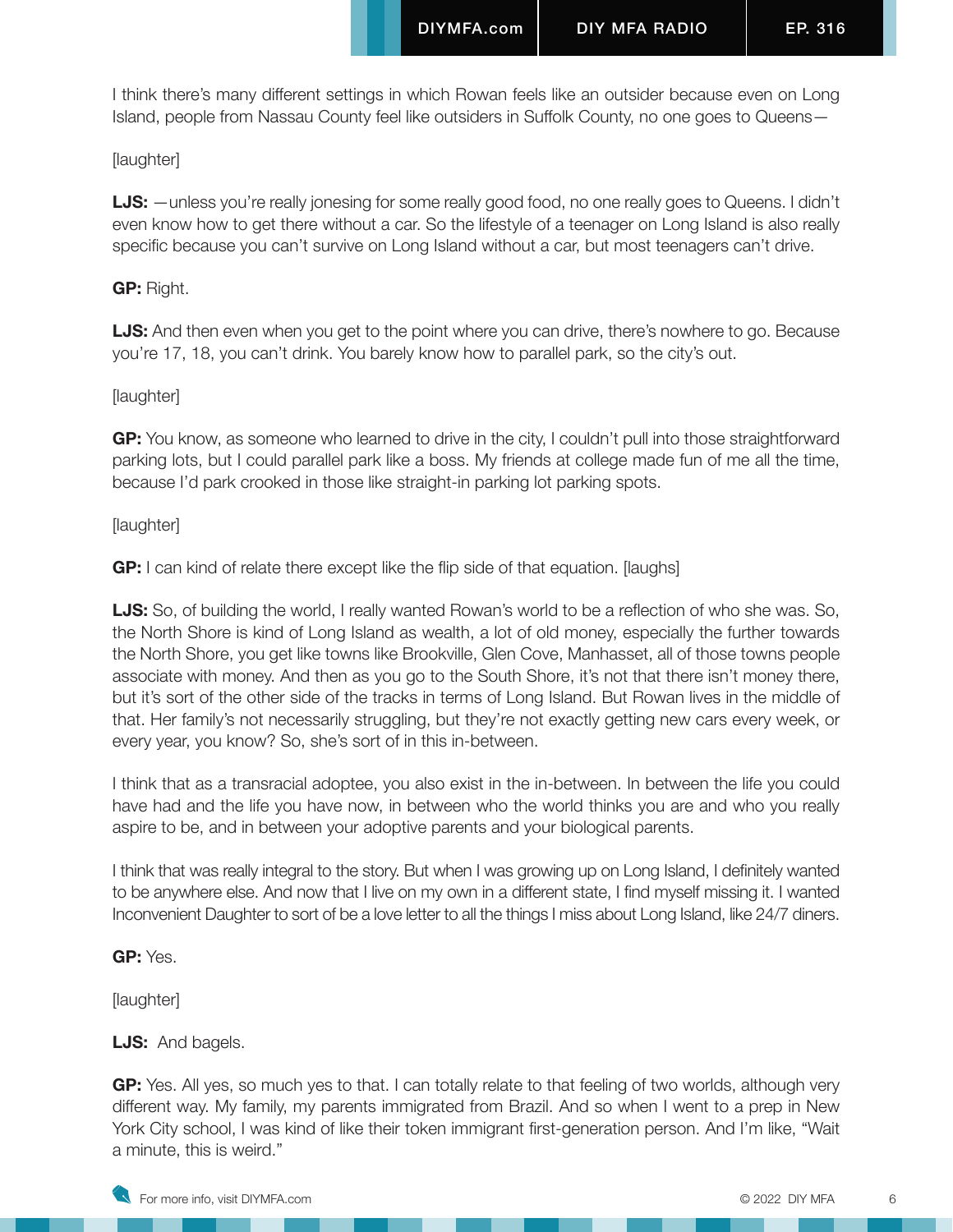Can you talk a little bit about that? Because I think the novel really handles it so elegantly, that pushpull where on one hand, the people who Rowan has, like the people closest to her, her parents don't look like her, and the people in her school don't. Like, she's, I think, the only Asian girl in her class or in her school, or something like that. She definitely feels like an outsider in that way. At the same time, she also doesn't feel connected to her birth parent. So, can you talk a little bit about how she navigates that and figures out where she belongs really? Because, really, it feels like the story is her trying to figure out where she really belongs.

**LJS:** Yeah, for sure. So, you know, when I was growing up, I was the only Asian person anywhere, besides my brother, who's also adopted from Korea. We were basically the only Asian people we knew. And the only place that I saw other people who looked like me was at the nail salon or the Chinese food place that we ordered from on Friday nights or the dry cleaners. I don't say that to indulge in Asian stereotypes, but those were the only places where I found people who looked like me. It was definitely a challenge to understand what it meant to be Asian, but also what it meant to be an American.

I still feel like that's something I struggle with. When I meet Asian people, they always ask me why I don't speak Korean. I will say, "I'm adopted, my parents are white," to which they'll always reply, "Well, why don't you learn?" That's something I've been thinking about a lot lately. Like, why haven't I learned? Why haven't I explored my Korean culture? I feel like so much time has passed, and so much about me is not Asian, that I don't feel like I can take ownership of a culture I've never known.

# **GP:** Yeah.

**LJS:** I feel like even if I were to explore Korean cuisine, Korean culture, the language, it would be as a tourist, as someone who's just interested in getting to know about this place, but it doesn't really belong to me. It's not really home. And that's really a challenge that Rowan faces because at the end of the day, what she's really searching for is where she fits in this life where she feels so out of place. I think, or I hope that people will also find a bit of themselves in Rowan, because I think we're all looking for that place where we fit, that place where we can call home.

**GP:** Yeah. There's a universality, I think, to Rowan's struggle that even if we haven't had the same experience, there are parts of it that, because we've always felt—We've all had a moment where we felt like the outsider, like we didn't belong, like everyone else is looking at us and we're kind of sticking out. And so I think that's what makes the story so relatable is that while it is grappling with a very specific experience, it's also grappling with it in a way that kind of lets the reader in no matter what our individual experience might have been. That's one of the things that's really drawn me into the story.

I'd love to talk a little bit about the timeline because it's really interesting to me and it's so artfully done, and the story kind of oscillates, and not even oscillates, it weaves through time. We start in the present moment and Rowan is in an emergency room. We don't quite know what's going on, but we know that something not so great is going on. And then she kind of hints at what it could be or could not be, but we don't get very distinct information, at least, not at first. And then we kind of weave back into her memories and she's remembering different episodes, but it's not like she's remembering it in chronological order. She remembers a snippet here, that's in high school, and then another snippet when she's three and then another snippet when she's in elementary school. It kind of jumps, but it doesn't feel jumpy.

Can you talk about the—That's a very unique format for a story in terms of chronology. Let's be real here, it's not your typical timeline shifting story. And it's not like we have at the end of every moment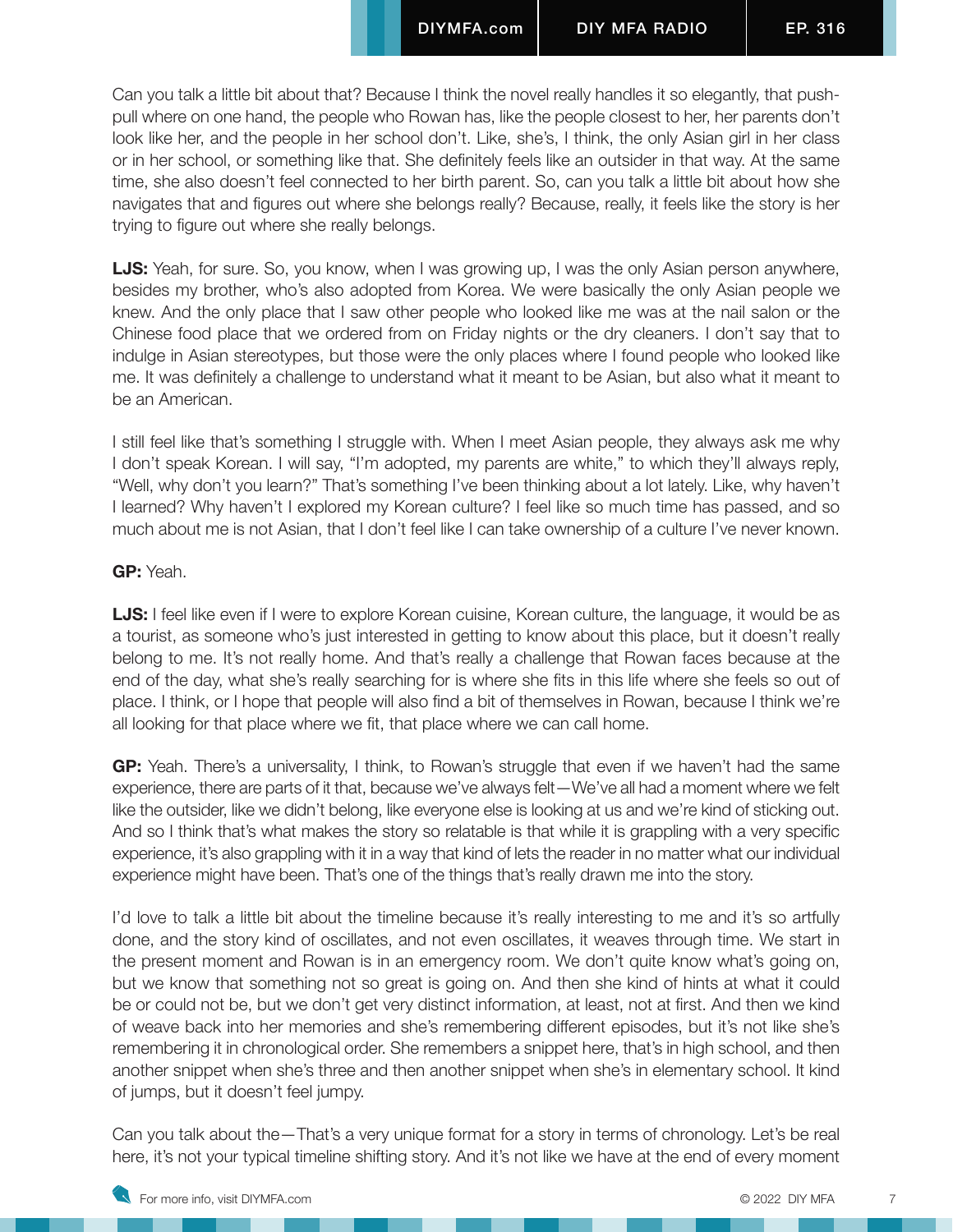in time, an indicator of like 1980-something or 1990, you know what I mean? It's not like most stories that jump timelines, like we have an indication of where we are. Here, it's almost stream of consciousness. We're kind of just going the flow of her memory. So, why did you choose that format, that chronology, and how did you do it?

**LJS:** First of all, thank you so much for saying that it's artfully done because the feedback that I've gotten from some reviewers has been that the timeline has been a struggle. It's something that I've actually been thinking a lot about lately. I knew that in order for this story to work, the reader needed to gain insight into who Rowan was, and who she is now. For that to happen, there needed to be an, what I call an anchor, which is the main thread that the story is taking place. So, that would be the present moment where we start opening in the hospital, and we're sort of working our way back through what happened. That's really the anchor that's guiding the reader to the next bit because every chapter opens and we return to that moment.

#### **GP:** Exactly.

**LJS:** Then it's certain cues in the anchor that highlight different things that Rowan needs to explore about herself. Without giving too much away, when we open the book, Rowan is in the hospital and they're taking her family history. And for a lot of adoptees, the family history question is a really triggering experience, because many of us don't have access to that information. So, then Rowan kind of really reflects on what family history means to her, and that's how we're transported back into the past. We see Rowan's development and how she sort of internalizes that; almost like a port key. [laughs]

#### **GP:** Yeah.

**LJS:** I wanted the anchor of each chapter to sort of transport the reader back in time so that they're not only seeing what's happening to Rowan now, but what caused her to be in this position. That's really how the story just sort of came together. Originally, it was written all chronologically, and I read it through and I was like, "This is boring." [laughs] You know, "this is kind of just run of the mill Point A to Point B." And that's not how I like to read stories, you know? I like to try to discover things. And I felt like when I wrote it chronologically, you didn't really discover anything.

**GP:** Okay. So, we got to unpack that process, because when I asked that question, I did not know that it was written chronologically, although I can totally see that, how one would do that and then reassemble and re-shift things around. But how did you actually do that? Like, okay, you've got the manuscript of Inconvenient Daughter in front of you, or however many pages of it, and now you're resembling it in this new order. What did you do?

**LJS:** I went into my parents' driveway and got a bunch of paperweight-like objects, my cell phone, a couple of plates, just anything that I could find, scotch tape dispenser, and I laid out all the moments in the book. I sort of just looked at it because I feel like you need to see it all laid out. And I asked myself, "Why is this so boring? What is it that I don't like about the way I structured this?" I didn't like that it all seemed too neat. You know, girl has problem, girl creates problems for self, girl solves problem. Because I feel like in my own life, I don't really look at myself chronologically, if that makes any sort of sense, which it probably doesn't.

#### **GP:** No, it totally does.

**LJS:** But usually, when I get into a situation or where I'm about to make an important decision, I always ask myself how did I get here? I feel like in movies, especially, that's sort of a common thing is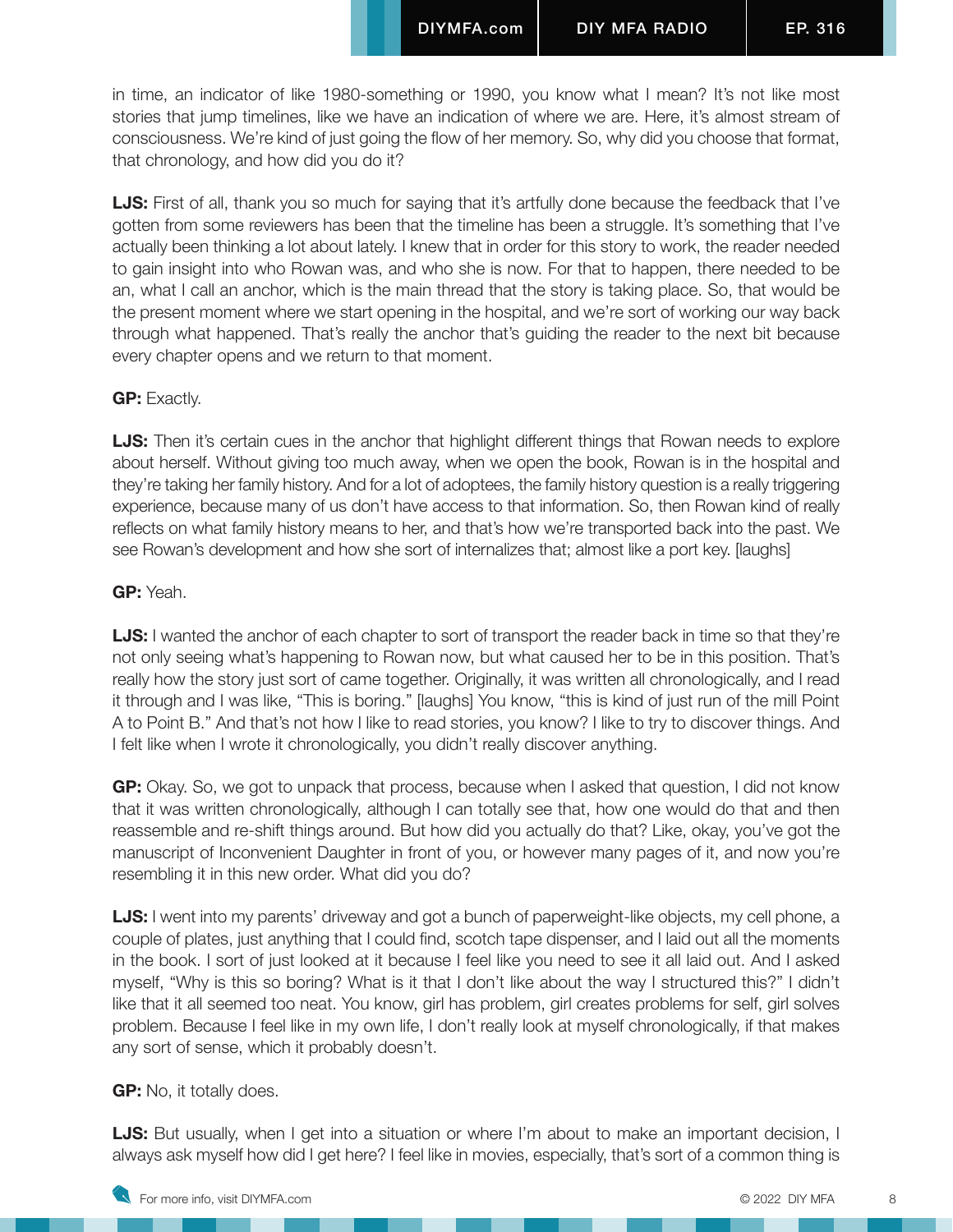we start off at the bank heist and they're in the shootout, and then we flash back to like three months earlier when we were all planning the heist, you know? I sort of looked at my first task was, what is going to be my anchor, what is going to guide the reader through? And then I decided that had to be the now. Then the more I looked at the now narrative, which was probably the last 20 pages of the book, I realized that I had subconsciously left myself cues that would segue into different parts of the story. So, I just sort of pieced it together that way.

**GP:** It's so fascinating to hear that process. First off, I can totally relate to the idea of seeing the project and how important it is to have that visual. I love the image of you putting the paperweights on your driveway and just sort of putting all the different moments down in order. I also love this idea of finding kind of the entry points in the anchor, the now.

Can you give us an example? I mean, you mentioned the family history being an entry point. So, how would that then, so that our listeners can kind of piece together what your process might have looked like. Let's say the entry point in the now is family history, how did you then choose which memories, because there's a lot of memories, I'm presuming, that could tie to family history, but how would you choose the specific ones that would then go into that chapter to create the story?

**LJS:** For sure. One of the things that I always struggle with, whether it's writing this book or writing another short story or anything, I always struggle with the beginning because I always wanted to be kick-ass. I'm like, yeah, it's got to be good. Otherwise, if it's not good, no one's going to read it. And then the cursor just blink for like an hour and I'm like, "man, I don't really have anything," you know?

#### [laughter]

**LJS:** So, when we open the book, in the hospital scene, the last line, I think of that section, it's probably pretty pathetic that I don't know the exact line, but Rowan says, "I don't have any family history, I'm adopted," or some derivative of that. That cues the reader in, "Hey, this person is adopted."

And then I thought about my adoption journey a lot. I remember being in my teenage years and not really understanding how I came to be here in the United States, not really understanding infertility issues that my parents had dealt with and their decision to adopt. But the more I thought about it, the more I was like, "No, this goes back further." This goes back to the first time I discovered I was adopted, and it wasn't from my mother or my father. It was from a kid in my kindergarten class. That's where we end up in Inconvenient Daughter is Rowan's first day of kindergarten, and she discovered she's adopted. I think the genesis of that moment was tied to the fact that being adopted is a major factor in every decision Rowan has ever made; and it's central to her identity, which is why I started there at the beginning, and then dialed back.

**GP:** I love hearing your thought process, and how you pulled together all the pieces and wove together all the pieces of this story. I feel like we could be geeking out about the technique in this book for another five hours—

**LJS:** Oh my god. I would love that.

**GP:** —but in the interest of time, I wanted to ask you, what is next for you? What do you have coming up that you'd like to share with our listeners?

**LJS:** I'm also working on a second book. It's going to be about three sisters who are adopted and they go in search of their biological mother. I'm in the process of doing a lot of research for that now.